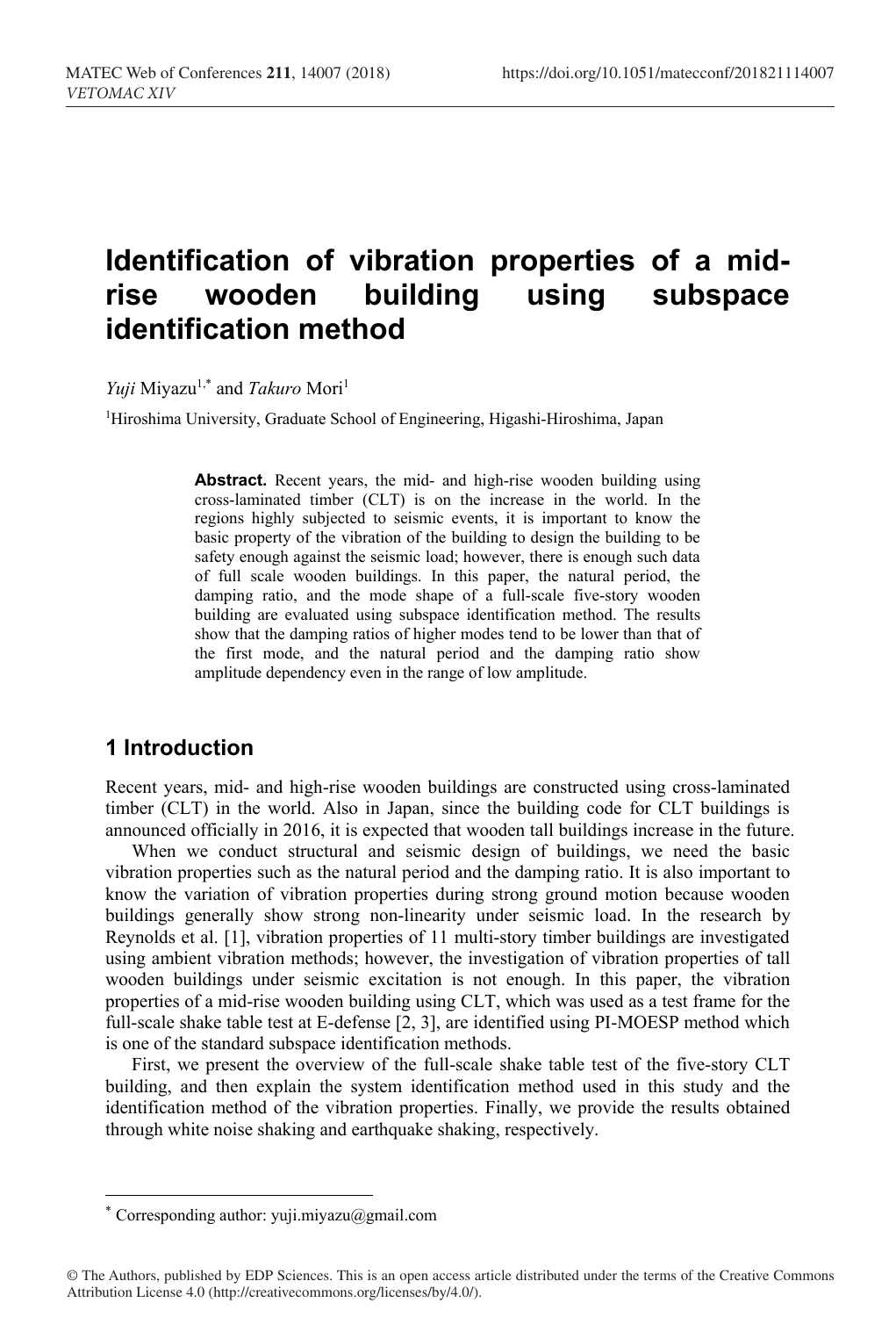### **2 Overview of shake table test**

Figure 1 shows the five-story wooden building mounted on E-Defense, which is in Miki city in Japan. The test frame consists of CLT walls with 150 mm thick and CLT floors with 210 mm thick. The walls and the floors are connected mainly by steel plates with 4.5 mm thickness, screws of STS-65C, and bolts of M24 and M16. The weight of the second floor, the third to the fifth floors, and the roof are 660.0, 623.1, and 311.0 kN, respectively. Table 1 shows the information of input ground accelerations. Transverse, Longitudinal, and Vertical directions are defined in Fig. 1 by yellow arrows. Simulated earthquake 1 and 2 are the middle- and the large-scale earthquake ground motions defined in the Japanese Building Standards Act, respectively, and JMA Kobe is the ground motion recorded during the 1995 Kobe earthquake. In Fig. 2, the location of acceleration sensors, the data of which are used in the system identification described in the next section, are indicated by black square, and the blue and the red arrows shows the measurement direction of each sensor.



**Fig. 1.** Test frame. **Fig. 2.** Location of acceleration sensors.

| No.    | Name                   | Direction | Max. acceleration $\text{(cm/s)}$ |
|--------|------------------------|-----------|-----------------------------------|
| $A-02$ | White noise            | T, L      | $T=21$ , $L=44$                   |
| $A-03$ | Simulated earthquake 1 | L         | 145                               |
| $A-04$ | Simulated earthquake 1 | T         | 115                               |
| $A-05$ | White noise            | T, L      | $T=23$ , $L=46$                   |
| $A-06$ | White noise            | T, L      | $T=21, L=43$                      |
| $A-07$ | Simulated earthquake 2 | L         | 798                               |
| $A-08$ | White noise            | T, L      | $T=20$ , $L=45$                   |
| $A-09$ | White noise            | T, L      | $T=22, L=54$                      |
| $A-10$ | Simulated earthquake 2 | T         | 622                               |
| $A-11$ | White noise            | T, L      | $T=21, L=82$                      |
| $A-12$ | White noise            | T, L      | $T=20$ , $L=64$                   |
| $A-13$ | <b>JMA Kobe</b>        | T, L, V   | $T=805$ , $L=1014$ , $V=389$      |
| $A-14$ | White noise            | T. L      | $T=19$ , $L=54$                   |

**Table 1.** Input ground accelerations

※T=Transverse, L=Longitudinal, V=Vertical

## **3 Identification method of vibration property**

In this paper, the relation between the input ground acceleration and the floor response acceleration is expressed by the state-space model as follows:

$$
x(k+1) = Ax(k) + Bu(k)
$$
  
\n
$$
y(k) = Cx(k) + Du(k) + v(k)
$$
\n(1)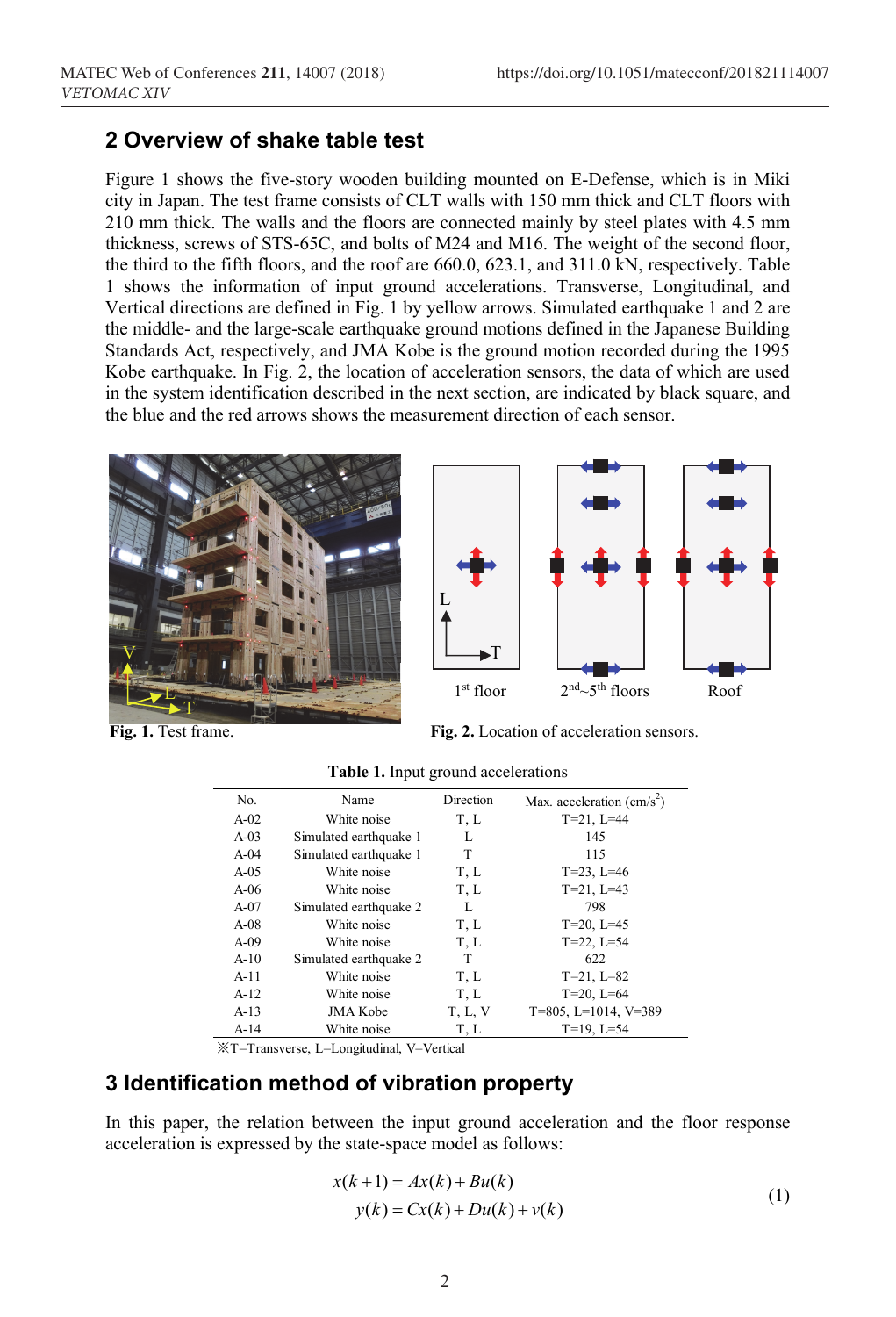where  $u(k)$ ,  $y(k)$ , and  $v(k)$  are vectors of the input ground acceleration, the floor response acceleration, and a colored measurement noise, respectively. *A*, *B*, *C*, and *D* are system matrix, and they are identified by PI-MOESP method proposed by Verhaegen [4, 5].

Using the eigen value  $p_i$  and the eigen vector  $\psi_i$  of the matrix *A*, the natural period  $T_i$ , the damping ratio  $h_i$ , and the mode  $u_i$  are calculated by Eq. (2a-c), respectively.  $\Delta t$  is the sampling time of acceleration data.

$$
T_i = \frac{2\pi\Delta t}{\left|\log p_i\right|}, \qquad h_i = \frac{-\log|p_i|}{\left|\log p_i\right|}, \qquad u_i = C\psi_i \tag{2a-c}
$$

#### **4 Results**

In the first part of this section, the natural period, the damping ratio, and the mode of the test frame subjected to white noise are identified, and then the relation between these values and the experienced damage of the test frame is examined. In the second part, the time history of the natural period and the damping ratio under earthquake shaking are evaluated, and then the amplitude dependency of these values is investigated.

#### **4.1 White noise shaking**

Using subspace identification methods, the identification result highly depends on the model order *N* and the number of block rows of block Hankel matrix *s*. In this paper, the stabilization diagram in which *N* and *s* are selected as parameters is described at first to estimate visually the proper values of *N* and *s*, and then the natural period, the damping ratio, and the mode which satisfy criteria defined later are selected as a reliable value.

Figure 3 shows the stabilization diagram obtained by A-02 test. The area of each circle plot represents the magnitude of damping ratio. It is clearly seen that the natural frequency and the damping ratio become stable with increase of the value of *s*. In this paper, the criteria to judge the reliability of the identified values are as follows:

$$
\left|\frac{f_i - f_{i+1}}{f_i}\right| \le \varepsilon_f = 1\%, \qquad \left|\frac{h_i - h_{i+1}}{h_i}\right| \le \varepsilon_h = 10\% \tag{3a-b}
$$

$$
\text{MAC}(\varphi_{i}, \varphi_{i+1}) = \frac{\left|\varphi_{i}^{*} \cdot \varphi_{i+1}\right|^{2}}{\varphi_{i}^{*} \cdot \varphi_{i} \cdot \varphi_{i+1}^{*} \cdot \varphi_{i+1}} \ge \text{MAC}_{\varphi} = 98\%
$$
(3c)

where  $f_i$  and  $h_i$  are the natural frequency and the damping ratio of  $i$  order. MAC is the modal assurance criterion calculated by the mode of *i* and  $i+1$  order,  $\varphi_i$  and  $\varphi_{i+1}$ . Superscript (\*) in Eq. (3c) denotes complex conjugate transpose.

Figure 4 shows the mode, the natural period, and the damping ratio from the first to the fourth modes which are indicated by  $\nabla$  in Fig. 3. It is seen that all the mode in the transverse direction include torsional motion. The damping ratio of the first mode is nearly 3%, and those of higher modes are lower than the first mode damping ratio except for the value of the second mode in the transverse direction. This result indicates that the stiffness proportional damping, which is often used as the model of the modal damping in time history response analysis, overestimates the damping ratio of the higher modes.

In Figs. 5 and 6, the relation of the natural period or the damping ratio and the maximum story drift experienced by earthquake shakings are indicated, respectively. The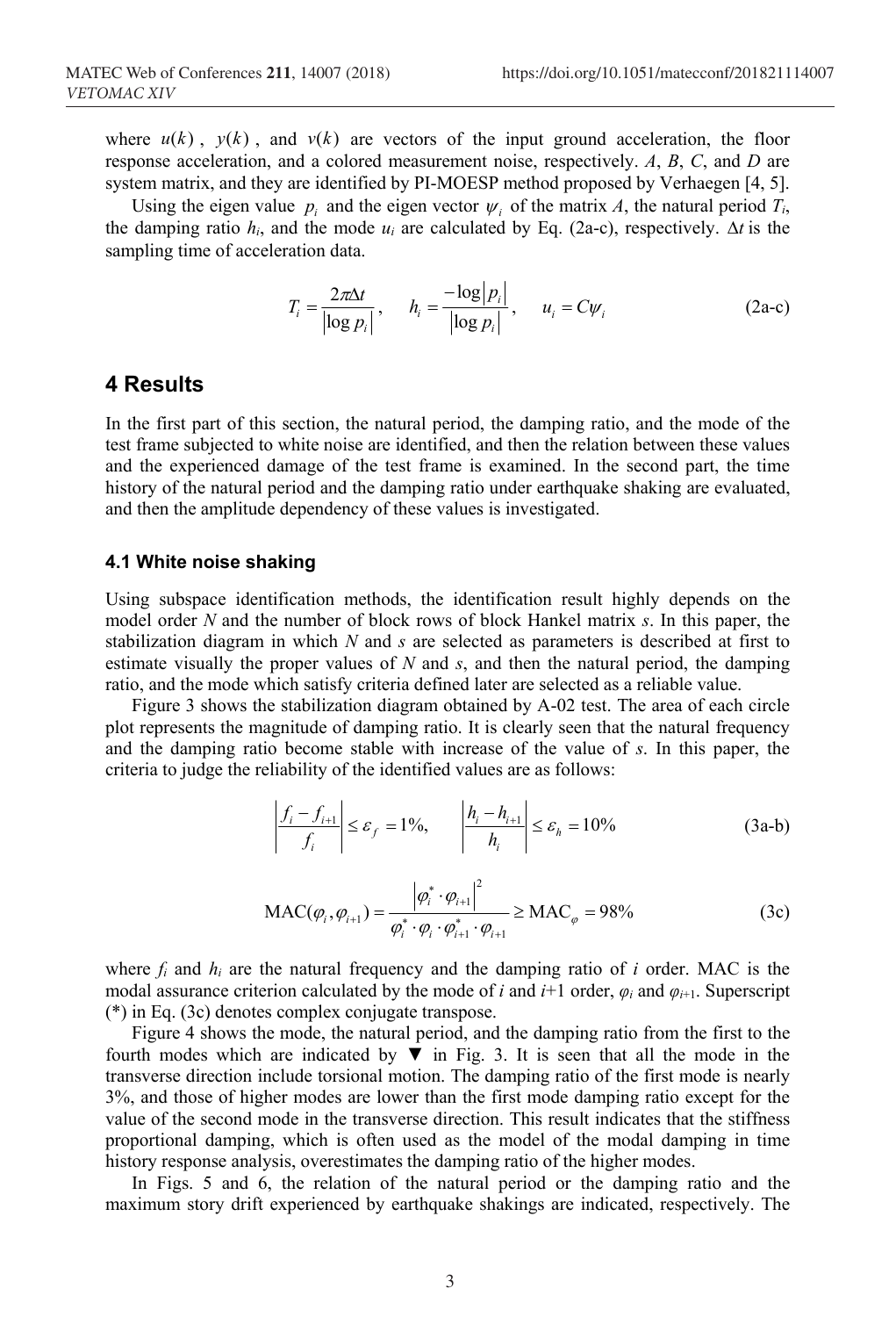vertical axis in Fig. 5 is the natural period ratio, which is defined as the ratio of the natural period  $T$  to that of the initial value  $T<sub>initial</sub>$  obtained by A-02 test. It is found that the natural period and the damping ratio increase with increase of the experienced maximum story drift, and basically, the trend is noticeable in the lower mode.



 (a) Transverse direction (b) Longitudinal direction **Fig. 3.** Stabilization diagram obtained by A-02 test.



**Fig. 4.** Mode shape obtained by A-02 shaking.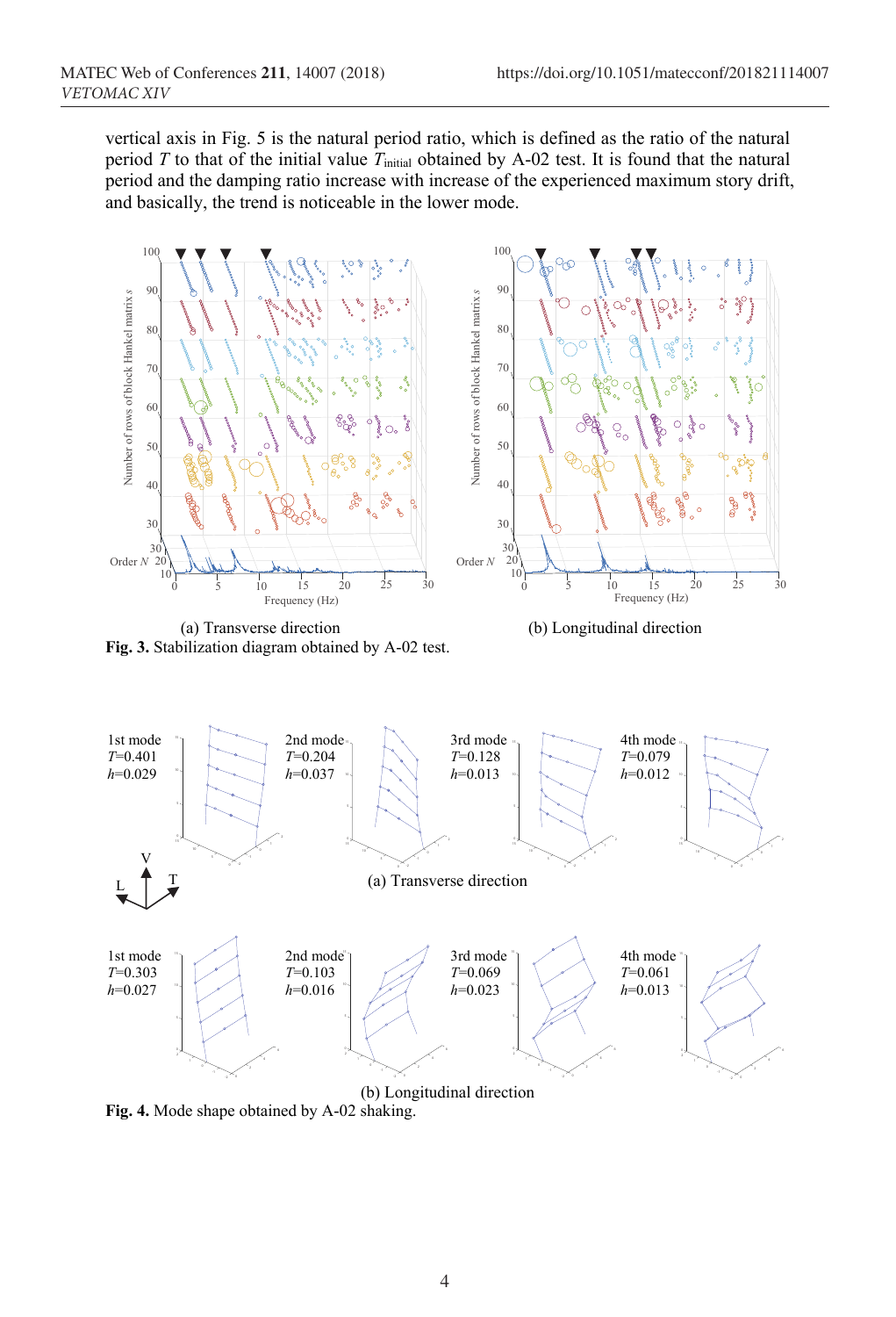

**Fig. 5.** Relation between experienced maximum story drift and natural period ratio.



**Fig. 6.** Relation between experienced maximum story drift and damping ratio.

#### **4.2 Earthquake shaking**

When we process the data obtained by earthquake shakings, in order to investigate the variation of vibration properties due to nonlinear behaviour, the subspace identification is conducted every second using the data during 5 seconds. In this section, acceleration sensors located at the centre of the each floor and the roof are used for the identification.



**Fig. 7.** Time history of input acceleration, natural period ratio, and damping ratio.